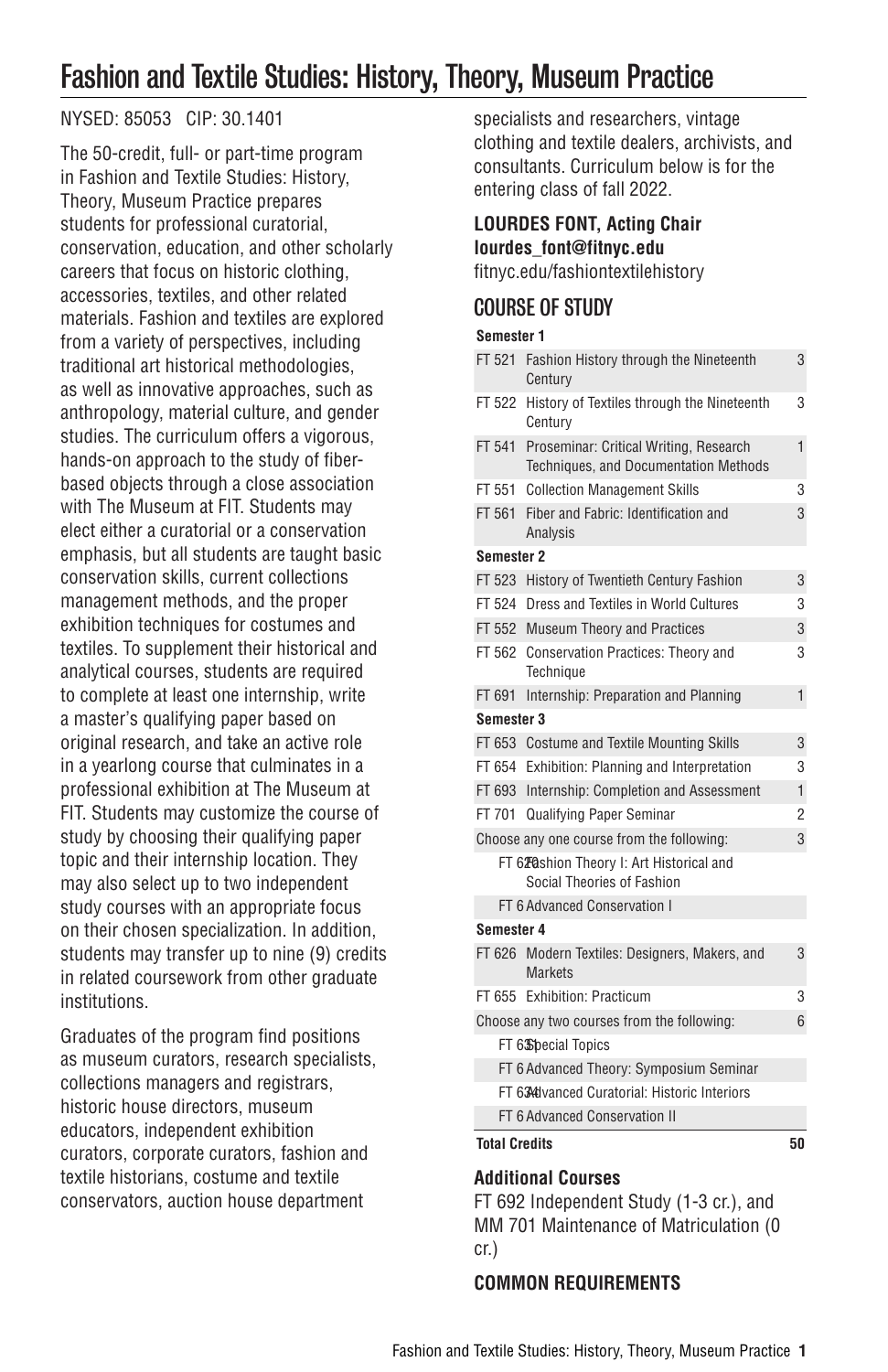All degree programs require that students maintain a cumulative grade point average of 3.0 every semester while enrolled in the program. A student is placed on probation if his or her semester GPA is below 3.0. A student is not subject to academic dismissal at the end of his or her first semester in a degree program. A student will be dismissed from the college after two consecutive semesters with a GPA below 3.0. A final GPA of 3.0 is required for graduation.

## **ADVANCEMENT TO DEGREE CANDIDACY**

#### **Eligibility to Attend Commencement Exercises**

Candidates for the master's degree at FIT must have advanced to candidacy before being permitted to attend graduation ceremonies.

#### **Degree Requirements**

#### **General**

For admittance to degree candidacy, students must have satisfied all outstanding prerequisites, completed a minimum of 47 approved course credits, achieved a final grade point average (GPA) of at least 3.0, completed at least one official internship, and had their qualifying paper approved by the faculty Qualifying Paper Committee. Students must have advanced to degree candidacy before being permitted to attend graduation ceremonies.

#### **Internship**

The Fashion and Textile Studies: History, Theory, Museum Practice program emphasizes practical, professional experience, and therefore each student is required to complete an approved internship. Although only one internship is required for graduation, students may choose to serve additional internships for networking opportunities and as aids to professional growth.

Internships may be pursued during the academic year or during winter or summer breaks, and require a minimum commitment of 80 hours. Past sites for internships have included The Museum at FIT; the Metropolitan Museum of Art; the

Costume Institute; Christie's and Sotheby's auction houses; the Brooklyn Museum; the Museum of the City of New York; the textile conservation lab at the Cathedral Church of St. John the Divine; the Cooper Hewitt; Smithsonian Design Museum; the National Design Museum; the Jewish Museum; the National Museum of the American Indian; and the American Museum of Natural History.

Current lists of internship opportunities, descriptions, guidelines, and procedures are kept on file in the Office of Graduate Studies. Each student, in consultation with the faculty internship advisor, makes a formal application for a position, and if selected, reports directly to a staff member at the internship location, who then supervises and evaluates the student's work. Students are required to maintain an internship journal, and to write a report summarizing their experience.

Academic credit cannot be granted for any internship that has not been approved by the faculty advisor before the internship begins.

#### **Qualifying Paper**

The qualifying paper may take the form of a scholarly research paper or article, an exhibition proposal or catalog, a conservation treatment proposal and report, a grant proposal, a collection survey, or an interpretive program utilizing a variety of formats, including electronic media.

Students should select a topic whose research and explication is completely manageable within a single year. When completed, a qualifying paper—including, but not limited to, text, footnotes, bibliography, and illustrations—should not exceed 30 to 50 pages in length.

It is the student's responsibility to propose a topic and to select an advisor from the graduate faculty. Written proposals must be submitted to and approved by both the advisor and the committee before the student may proceed. Students, with their advisors, are invited to attend the committee's discussion of the proposal to defend and clarify points. Students are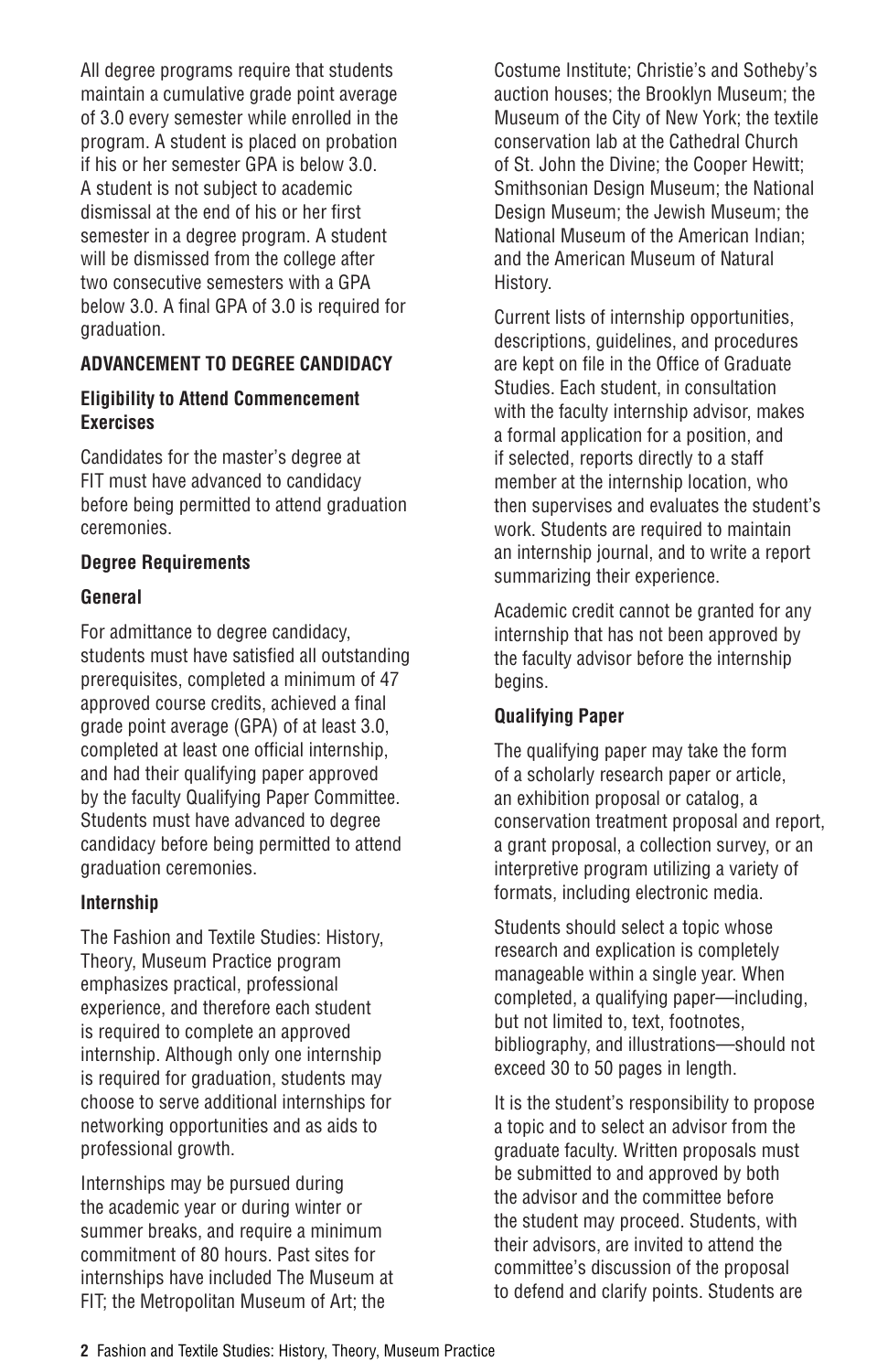encouraged to complete proposals by the end of their third graduate semester. Detailed guidelines are available in the Office of Graduate Studies.

#### **Time Requirement for Degree Completion**

See [Scholastic Standing.](https://catalog.fitnyc.edu/graduate/academic-programs/scholastic-standing/)

#### **FT 521 — Fashion History through the Nineteenth Century**

3 credits; 3 lecture hours

Surveys the history of fashionable dress in the West from the late Middle Ages through the nineteenth century, with the goal of surpassing the simple chronicle of changing styles to explore the meaning of fashion in the broadest possible context. Students will define fashion, its relation to the arts and function in society, and determining when its history begins, using an interdisciplinary approach that examines a range of scholarly resources, including literature of the field and primary sources. Lectures supplemented by extensive use of the costume collection at The Museum at FIT. A midterm presentation interpreting fashion in a work of art, a 10-15 page research paper, and an object-based final examination are required.

#### **FT 522 — History of Textiles through the Nineteenth Century**

#### 3 credits; 3 lecture hours

Examines the history of textiles from antiquity through the nineteenth century, including woven silks, embroideries, lace, tapestries and printed and painted cottons. Significant developments in the style, technology and function of textiles from Asia, Europe, the Islamic world and the Americas are studied in the context of their artistic, cultural and economic importance in pre-industrial societies.

## **FT 523 — History of Twentieth Century Fashion**

3 credits; 3 lecture hours

A study of western fashion, from the Belle Epoque to hip-hop America. The formation and definition of "modern" fashion and the influences of modern art, internationalism, postmodernism, the world wars, designers, Hollywood and advertising will be considered. A term paper and presentation on 20th-century costume or accessory, with analysis of its historical or cultural influences, and development of a theory regarding its importance to 20thcentury culture, is required. Students take an interdisciplinary approach and examine the full range of sources available through their readings and assignments. Lectures are supplemented by use of the costume collection at The Museum at FIT.

## **FT 524 — Dress and Textiles in World Cultures**

3 credits; 3 lecture hours

Examines important manifestations of dress and its context in a selection of world cultures. The historical range spans two millennia, and the settings range from nomadic societies and rural communities to urban court and merchant groups. The impact made on dress by issues such as religious/symbolic beliefs, ideas of gender, and design and technology occupies a central position in the methodology suggested for this course. Aspects of material culture will be included, particularly when examining development of dress typologies, conditions for lifestyles, and textile production and its artifacts. Emphasis will be placed on examples typically encountered in the collections of museums and other cultural institutions.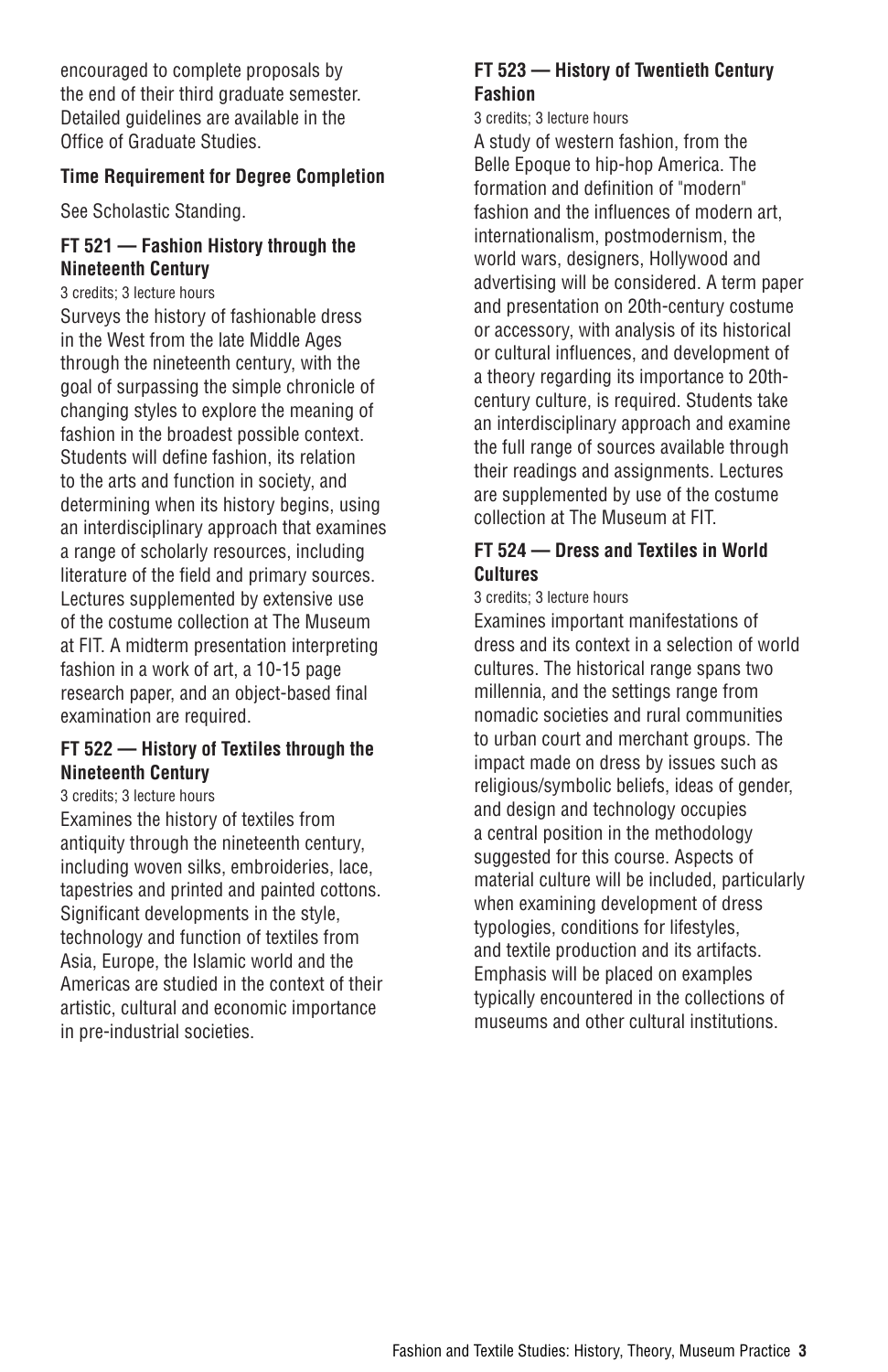#### **FT 541 — Proseminar: Critical Writing, Research Techniques, and Documentation Methods**

#### 1 credit; 1 lecture hour

In this course students encounter the resources available for fashion and textile studies at FIT, in New York City and online, and learn to use them through a series of interrelated research and writing assignments designed to build the skills of scholarly practice in a multidisciplinary field.

#### **FT 551 — Collection Management Skills**

3 credits; 2 lecture and 2 lab hours

Covers all aspects of the handling practices and storage techniques for the proper management of textile and costume collections. Assessment and planning, archival material choices, environmental control, lighting, making custom-built supports and boxes, packing and shipping, risk evaluation, crisis control, and current collections management software systems used in institutions will be investigated. Corequisite(s): FT 541.

## **FT 552 — Museum Theory and Practices**

3 credits; 2 lecture and 2 lab hours

This course is a curatorial workshop where students create virtual exhibitions, conceive of a theme, select objects and write all accompanying texts. They engage in peer and professional critiques of their projects. Through readings and discussions they examine museums as cultural institutions, considering issues that influence curatorial practices. During the final weeks student teams create proposals for the following year's Fashion and Textile Studies exhibition at the Museum at FIT.

Prerequisite(s): FT 541.

## **FT 561 — Fiber and Fabric: Identification and Analysis**

3 credits; 2 lecture and 2 lab hours Investigates the components and structures of textiles examining polymers, fibers, yarns, and weave structures. The chemical and physical nature of individual fiber types is studied at the polymer level; methods for fiber identification are introduced. Students will become familiar with the polarizing light microscope and photomicroscopy. Examination of all standard fabrics as generic structures and as specific/ vernacular-technique materials. Particular emphasis on technical and analytical skills, and descriptive vocabularies for application in labs, cataloguing assignments and exams. The historic framework and interaction between the requirements of technology and design are also included. Students will be expected to perform professional identifications of fibers and textiles from the Fashion and Textiles Study Collection.

## **FT 562 — Conservation Practices: Theory and Technique**

3 credits; 2 lecture and 2 lab hours Provides both the scientific foundation and the basic technical skills useful in designing and carrying out preservation plans for collections management, and simple conservation treatments for historic textiles, costumes, and accessory materials. Building upon their prerequisite documentation and handling skills, students are taught to recognize signs of deterioration and design basic preventive conservation procedures. Includes documentation, vacuuming, realignment, rolling/folding, stitching (for both repair and mounting), wet and dry cleaning, dye-tomatch techniques, and the identification and understanding of problematic materials. Using objects from the Graduate Studies collection, students are asked to perform and document simple treatments and handling procedures in a standardized and professional manner.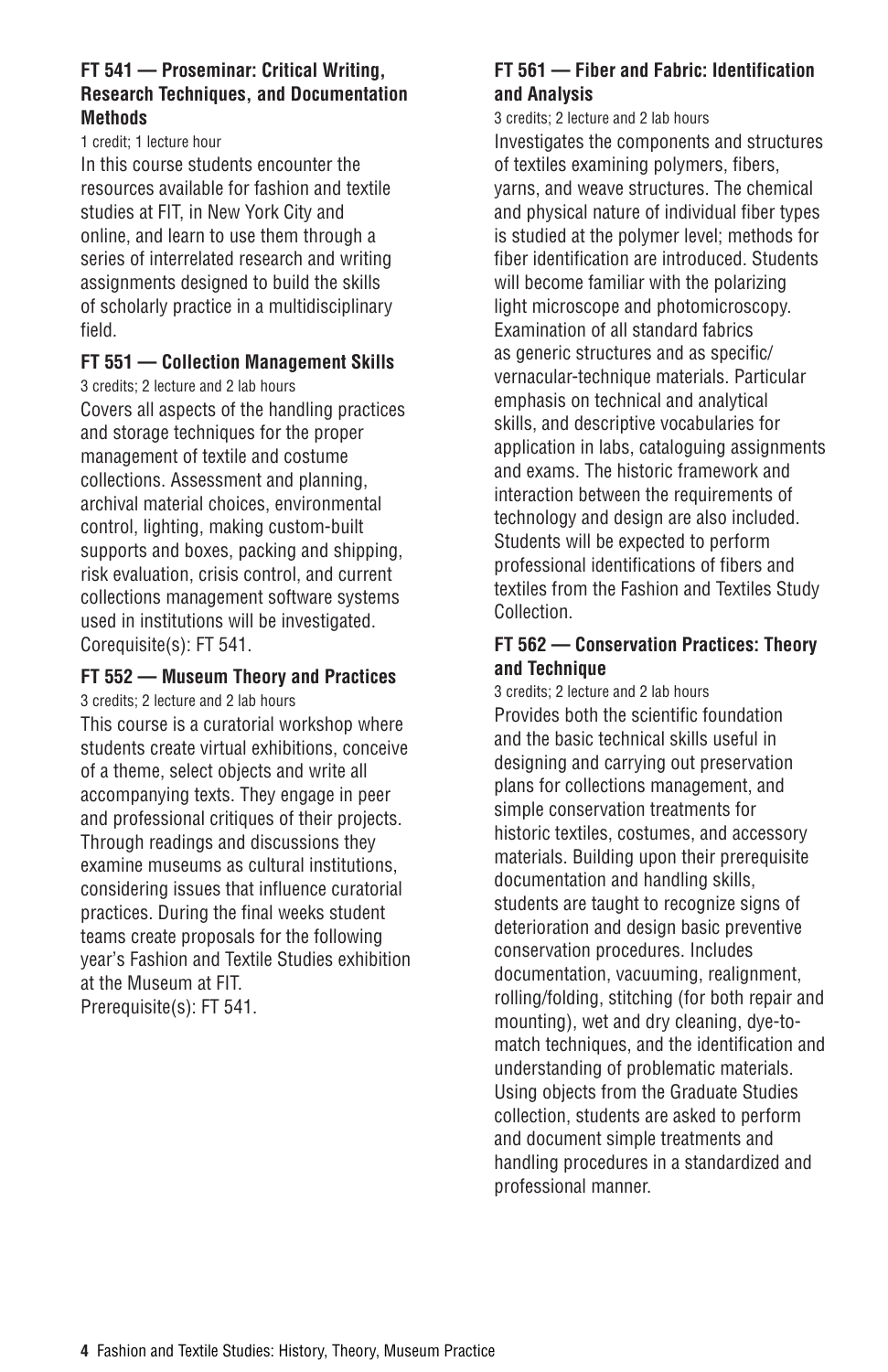#### **FT 620 — Fashion Theory I: Art Historical and Social Theories of Fashion**

3 credits; 3 lecture hours

This course introduces students to fashion theory and to related critical approaches to the study of textiles and dress. They read and discuss the foundational authors of fashion theory drawn from various disciplines, and through papers presented in class, explore ways to test and apply these theories in the analysis of historical and contemporary fashion. Prerequisite(s): FT 541.

## **FT 623 — Contemporary Fashion: Research and Criticism**

3 credits; 3 lecture hours

In this course students research and study fashion from circa 1990 to the present, with the goal of writing insightful fashion criticism. Through readings, discussions, writing assignments based upon historical and visual research, and critiques, they characterize fashion on the world's runways and streets, and assess the environmental and social impacts of the fashion industry.

#### **FT 624 — History of Fashion Journalism and Visual Media**

3 credits; 3 lecture hours

This course covers the history of fashion journalism, including illustration and photography, from its origins in the Renaissance to the contemporary fashion media, concentrating on the most influential writers, artists and photographers from the mid-nineteenth through the twentieth centuries.

## **FT 625 — History of American Men's Wear**

3 credits; 3 lecture hours

Explores the history of men's clothing and fashion from the seventeenth to the twentieth centuries. Traces the development of the modern suit with reference to its European roots, the influence of world cultures and the impact of media on it, as well as its relationship to women's dress. Includes illustrated lectures of garments and sample books in the costume and textile collections of the Museum at FIT, the Costume Institute, and Special Collections of the Gladys Marcus Library.

#### **FT 626 — Modern Textiles: Designers, Makers, and Markets**

#### 3 credits; 3 lecture hours

Investigates contextual relationships of textiles in terms of their creation, marketing, and reception. Includes structural and stylistic analysis, as well as biographical research. Historical and contemporary textiles are examined and a methodology of analysis and documentation that specifically includes interdisciplinary approaches is developed. The rapid, global, technological advances of the twentieth century are given particular attention as they pertain to traditional, industrial, and contemporary textile practices.

#### **FT 631 — Special Topics**

0 credits; 0 lecture hours

An advanced, third-semester research seminar focusing on a topic of special interest or import to the field of fashion or textile studies. Requires original research leading to a meaningful outcome, such as publication in a professional-level magazine, journal. Use of the collections of The Museum at FIT and the Special Collections of the Gladys Marcus Library is strongly encouraged. The process of selecting an appropriate publication target will be discussed. Topics can range from focused studies of a specific historical periods, designers, fashion trends, regional areas, types of accessories, or specific influences, to themes including the history of fashion photography, the history of fashion theory, examinations of cultural and consumer studies, material culture, or related decorative arts. Term paper required.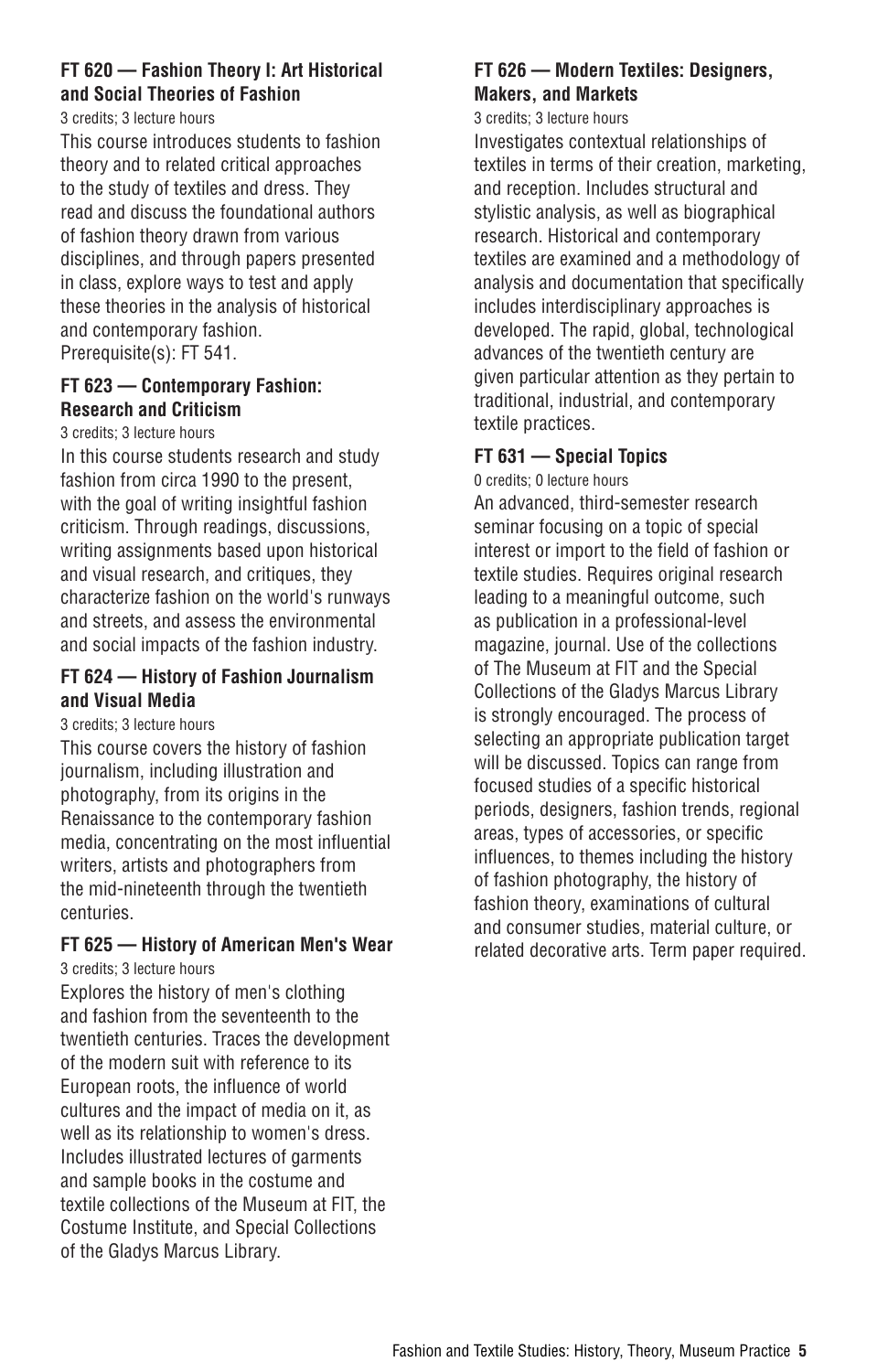## **FT 631A — Special Topics: A Study of Surface Embellishments**

3 credits; 3 lecture hours

## **FT 631B — Special Topics: Contemporary Fashion; Research and Criticism**

3 credits; 3 lecture hours

This course is a research and writing seminar focusing on contemporary fashion, defined as circa 1990 to the present, with the goals of studying it in historical perspective and writing insightful fashion criticism. Through readings and research participants will attempt to characterize fashion on the world's runways and streets, identifying key practitioners and subcultural styles and addressing important issues such as the environmental and social impact of the fashion industry. All of the research will be presented in class and assignments submitted on the course management system.

#### **FT 631C — Special Topics: Scientific Research and Readings in Conservation** 3 credits; 3 lecture hours

## **FT 631D — Overview of Modern Tapestries: Literature, Techniques, and Conservation methods**

3 credits; 3 lecture hours

This course is a reading/research seminar. While the subject to be investigated will change from year to year, the goals of the course remain constant. An advanced seminar in the students' 4th term should present a significant challenge and require original research that leads to a meaningful outcome, such as would be expected for research needed for a professional level conservation journal or professional proceedings publication. Research skills for a conservation based investigation are different than that for an art historical study. This course will focus on the special research skills and conservation resources needed to compile appropriate references for publication of a paper or creation of an original poster concerned with modern tapestry. Areas of investigation will include but not be limited to such topics as a study of the chemistry of materials used, the physical breakdown pathway typical of tapestry woven art, a historical compilation of treatment choices, special techniques used in the creation of modern tapestry, and appropriate conservation methods. An annotated bibliography as well as several presentations will be expected.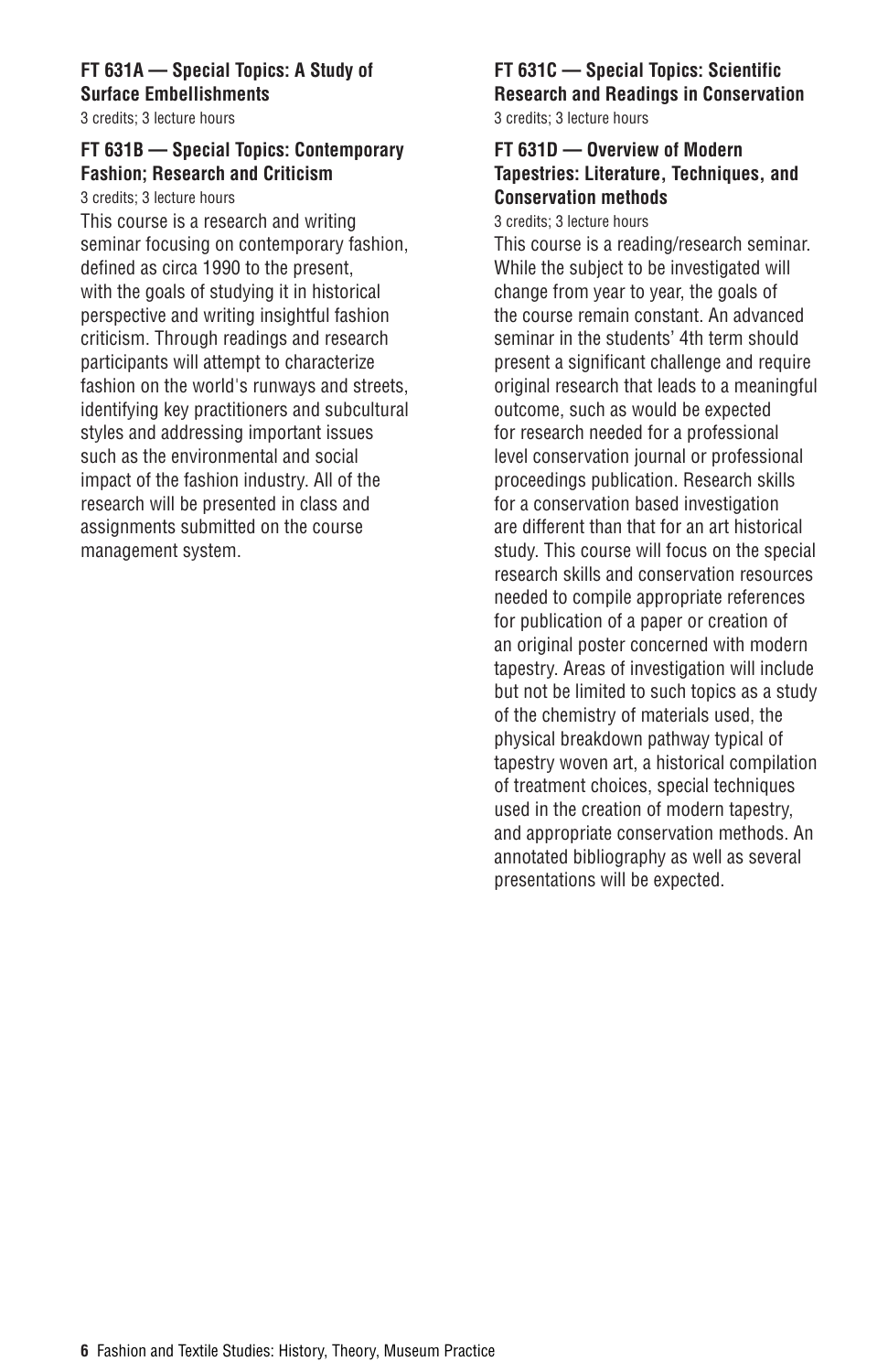## **FT 632 — Advanced Curatorial: Acquisitions Theory and Practice**

3 credits; 3 lecture hours

Studies the role of the curator in the acquisition process and develops written and analytical skills used in the assessment and documentation of acquisitions and their use in exhibitions. Covers standard collecting processes, including identifying areas of weakness in a collection; working with a budget; identifying legitimate sources for purchases; collegial collaboration on purchases; the role of the conservator in researching objects for purchase; funding sources; and proposing, describing, and presenting an object to your department chief and/or director. Emphasizes visual analysis of objects and trains students to pick out key characteristics, identifiers, and flaws at a fast pace. Composition of catalog entries and written acquisition rationales covered. The end of the course focuses on developing exhibitions around specific collections.

## **FT 633 — Advanced Theory: Symposium Seminar**

3 credits; 3 lecture hours

Research seminar focusing on a selected topic of interest within the field of fashion or textile studies culminating in the annual Fashion and Textile Studies Symposium. Subject will change from year to year. Topics present a significant academic challenge and require original research and theoretical framework that leads to a substantial outcome, such as would be expected at a professional academic conference or symposium. Prerequisite(s): FT 541.

#### **FT 634 — Advanced Curatorial: Historic Interiors**

#### 3 credits; 3 lecture hours

In this course, students broaden their understanding of the key European and American decorative arts from the seventeenth through to the early twentieth century. They study decorative art objects and textiles found in American public collections. Material culture, geography, and trade are addressed. Professional museum interpretation and care of objects within historic interiors is covered.

## **FT 653 — Costume and Textile Mounting Skills**

3 credits; 2 lecture and 2 lab hours Examines the issues and provides practical experience in the preparation and mounting of dress items, accessories, and flat textiles for exhibition. Skills include sketching, historical research, analysis of apparel structure, draping techniques, customizing of mannequins to accommodate historic style and size variations, and specialized supports. Construction of special strainers, tubular supports, press-mounts, and a variety of stitch-supported hanging techniques covered. All assignments include use of standard professional documentation and photography. Includes general introduction to garment construction though lectures and use of both the Fashion and Textiles Study Collection and The Museum at FIT.

#### **FT 654 — Exhibition: Planning and Interpretation**

3 credits; 1 lecture and 4 lab hours In this course students plan an exhibition at the Museum at FIT and gain a deeper understanding of curatorial practice and the responsibilities of exhibition design and public outreach in a museum setting. Working in teams, they refine the thesis of the exhibition and execute each stage of the process.

Prerequisite(s): FT 541 and FT 552.

#### **FT 655 — Exhibition: Practicum**

3 credits; 1 lecture and 4 lab hours Using the exhibition theme selected in FT 654, students make the final selection of objects, prepare the narrative materials, create a publicity plan, design and participate in the installation, and evaluate the educational program. Outside experts are invited to assist the students as appropriate. This course is taken on a Pass/ Fail basis.